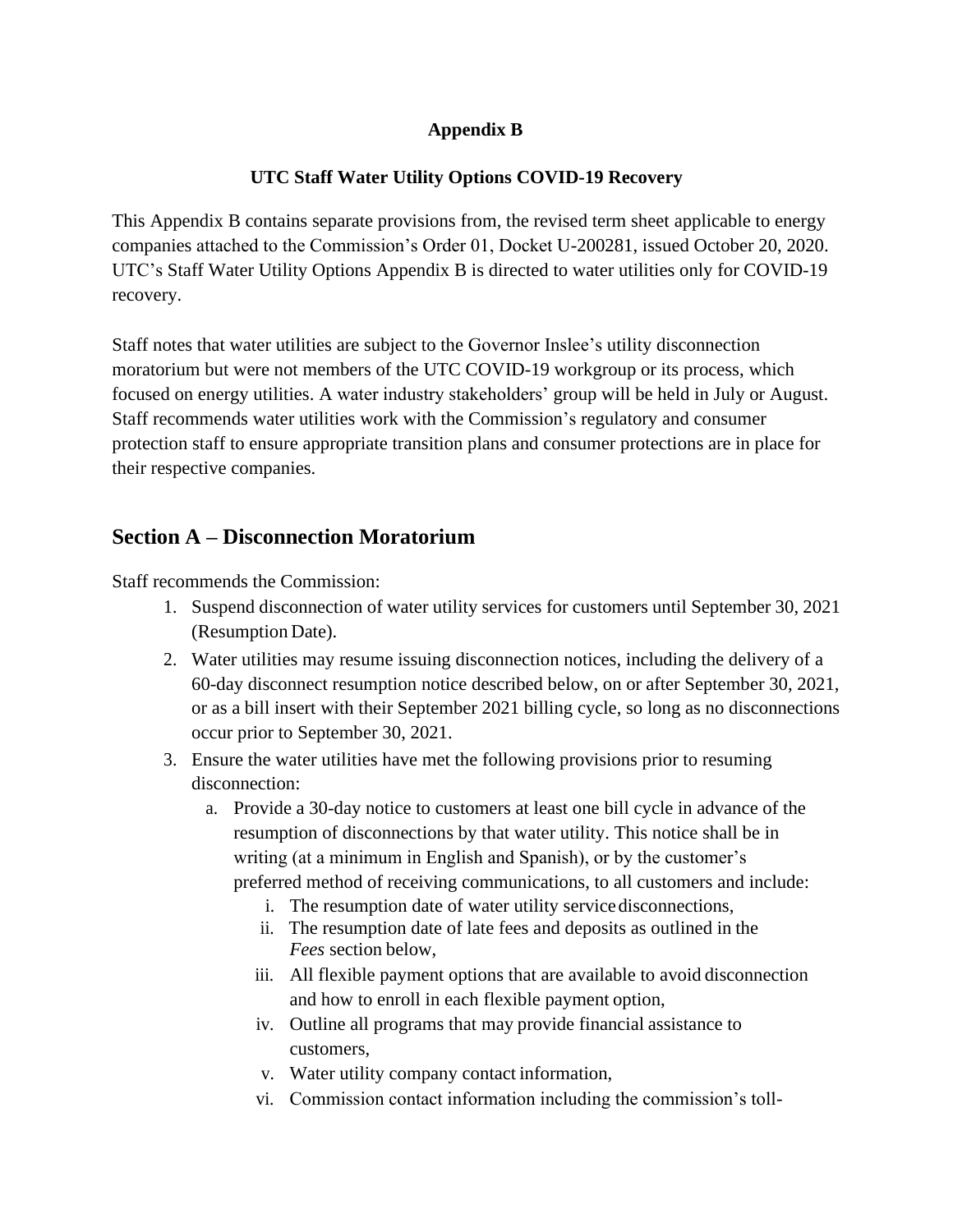free number 888-333-WUTC (9882), email [consumer@utc.wa.gov,](mailto:consumer@utc.wa.gov) web address [www.utc.wa.gov,](http://www.utc.wa.gov/) and mailing address PO Box 47250, Olympia, WA 98504-7250.

- b. Make a good-faith effort to contact the customer to inform the customer of flexible payment options, financial assistance programs, and any other means to avoid disconnection.
- c. Display prominently on the water utility website all information regarding the flexible payment options and financial assistance programs available to customers.
- d. Issue disconnection notice(s) specified in WAC 480-110-355 and the water utility's tariff where more restrictive than the rules.
- e. Follow any applicable disconnection processes outlined in WAC 480-110-355 and the water utility tariff.
	- i. For a minimum of 180 days after the Resumption Date, each disconnection notice needs to include information on the availability of, and how to apply for assistance programs, low-income assistance, exemptions for low-income assistance and medical emergencies.
	- ii. Companies must notify commission staff at [disconnects@utc.wa.gov](mailto:disconnects@utc.wa.gov) prior to disconnecting any customer for up to 12 months after the disconnection Resumption Date. Commission staff will commence a review of the affected customer's account, and the company must halt the disconnection process for that customer account until commission staff notifies the company they can proceed.
- f. Customers applying for, receiving, and/or participating in a long-term payment arrangement, bill assistance, or medical certification protection will not be disconnected from service.
- g. Ensure language barriers are removed by providing translation services either through its own customer service center or a contracted language translation and interpretation service provider.

### **Section B – Reconnection of previously disconnected customers**

Staff recommends the Commission require:

- 1. The water utilities make a good-faith effort to contact customers, if any, whowere disconnected for nonpayment between January 1, 2020, and April 17, 2020, and offer reconnection, except when:
	- a. Reconnection could compromise safe operations,
	- b. The water utility has proof that the customer benefitted from theft or tampering, or
	- c. The premises are vacant or unoccupied.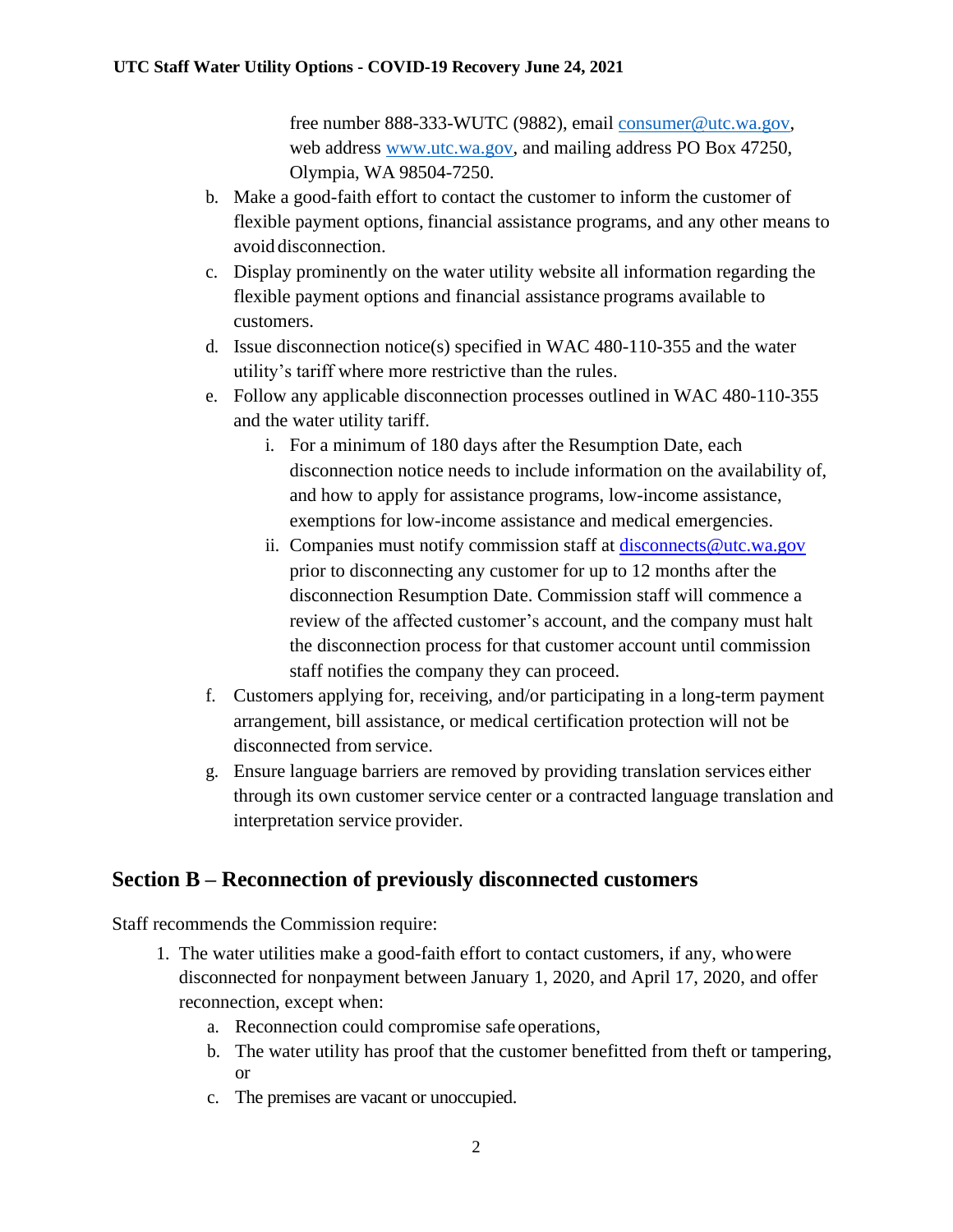- 2. If reconnection is denied, the utility must provide the Commission's contact information so the customer can dispute utility's decision.
- 3. Reconnection be offered only for the same service address that was previously disconnected for nonpayment, and each water utility shall waive any fees for reconnections provided under this section.
- 4. The water utilities to offer any applicable flexible payment plans or other assistance programs to these customers.

## **Section C – Fees**

Staff recommends the Commission:

- 1. Waive late fees, interest and deposit requirements for existing customers until 180 days after the Resumption Date.
- 2. Waive any applicable disconnection and reconnection fees until 180 days after the Resumption Date.
- 3. Prohibit charging any "disconnection visit fees," or "site visit fees" related to disconnection activities for 180 days after the Resumption Date. The Commission considers such fees to be "disconnection fees" as that term is used in the Third Revised Term Sheet. 1

# **Section D – Long-term Payment Arrangements**

Staff recommends:

- 1. Each water utility should offer extended Time Payment Arrangements (TPAs) for up to 18 months for customers.
- 2. Each water utility will offer the availability of these TPAs for 180 days after the Resumption Date. Additional plan requirements or parameters are provided below:
	- a. A customer whose financial condition changes during the term of a TPA, or a customer who defaults on a TPA and seeks to reestablish payment arrangements, may do so one time under the same terms described above.
	- b. Missing two consecutive payments does not constitute default on the payment plan.
	- c. Financial hardship may be verbally expressed and does not require documentation.
	- d. The water utility must disclose to customers seeking long-term payment arrangements all the programs available to address arrearages, including billassistance.

<sup>1</sup> Docket U-200281 Order 03 ¶42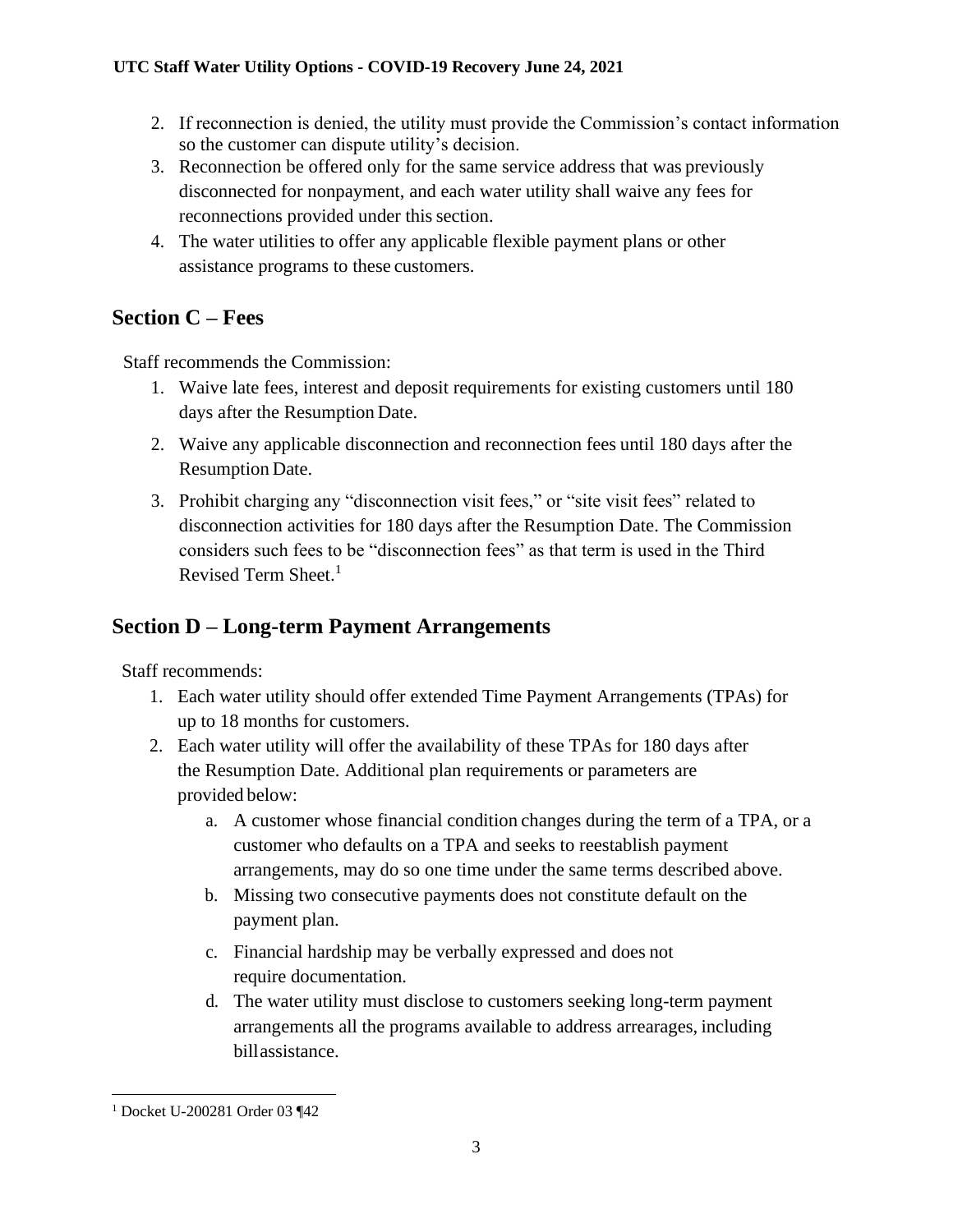e. No customer will be required to make a down payment or deposit.

# **Section E – Credit and Collection Process**

Staff recommends that the water utilities refrain from sending active customer accounts to collection agencies, credit bureaus, or reporting agencies until 180 days after the Resumption Date.

# **Section F – Cost Recovery**

Staff provides the following guiding principles for the Commission to consider regarding COVID-19 deferred accounting:

- 1. Petitions must identify specific categories of expenditures and certain revenues and not include overly broad requests. While it is neither normal Commission practice, nor Staff's preference to allow the deferral of revenues, this is an unprecedented time, and the future financial stability and liquidity of the regulated utilities is of equal important to the immediate customers' protectionneeds.
- 2. Establishment of regulatory asset accounts that provide for specific expenditure and revenue categories and regulatory liability accounts for identified benefits. However, due to the unprecedented nature of the COVID-19 pandemic, Staff understands that not all costs and benefits may be known at this time and does not recommend the Commission require the Utilities to provide the estimated deferral amounts at this time.
- 3. Recovery of any deferrals be subject to a future Commission proceeding for prudence as per the Commission's normal practice.

Staff supports the following for consideration of deferral treatment:

- 1. Direct costs for reasonable measures taken by the water utility in response to the COVID- 19 pandemic, including incremental costs associated with personal protective equipment, cleaning supplies and services, contact tracing, medical testing, financing costs to secure liquidity, information technology updates, equipment needed for remote work options, and the administrative needs to implement the term sheet components accepted by the Commission. Direct costs are net of savings, credits, payments, or other benefits received by the water utility from a federal, state, or local government that are directly related to a COVID-19 direct cost, including federal, state, or local tax credits or benefits.
- 2. Any amount of bad debt expense accrued in 2020, 2021 and 2022 above the bad debt baseline as defined below. While the water utility will defer the bad debt expense that is accrued above the baseline being collected from customers today, it will not collect any amount above the actual amount that is written-off. The bad debt expense baseline is the amount that is currently being collected from customers for bad debt, as determined over the previous five years (2015-2019) or in the most recent general rate case filed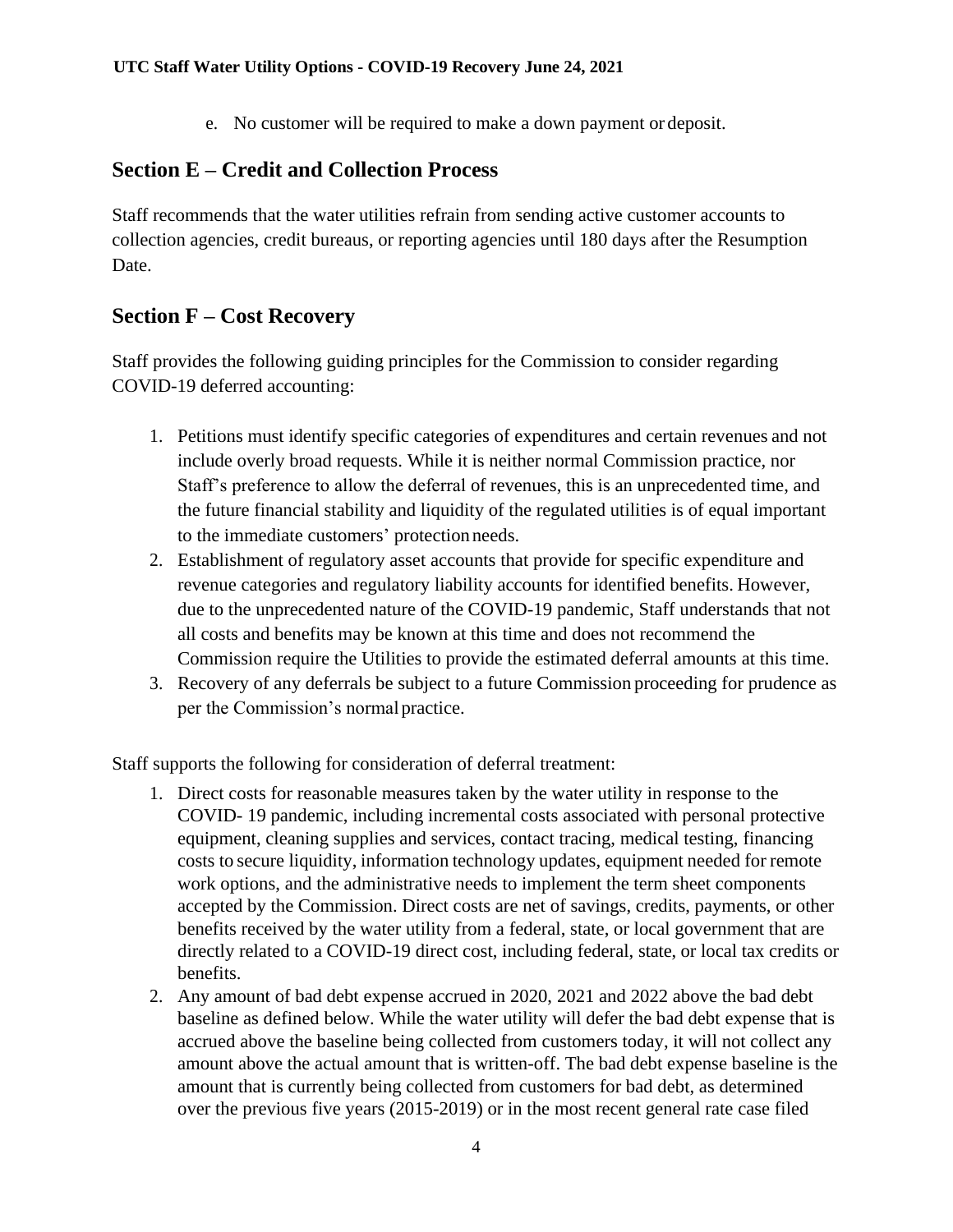after 2015.

- 3. For calendar year 2020 the average annual amount of late payment fees collected over the previous five years (2015-2019) less the actual amount collected by the water utility from January 1, 2020, through March 1, 2020, for calendar year 2020. For 2021, the water utility may defer the average annual amount of late payment fees collected from 2015-2019, prorated monthly for the period of January 1, 2021, through the Resumption Date plus 180 days. If the Resumption Date plus 180 days extends into 2022, the water utility may defer late payment fees using the same formula as described for 2021 in 2022.
- 4. For calendar year 2020 the average annual amount of reconnection charges collected over the previous five years (2015-2019) less the actual amount collected by the water utility from January 1, 2020, through March 1, 2020, for calendar year 2020. For 2021, the water utility may defer the average annual amount of reconnection charges collected from 2015-2019, prorated monthly for the period of January 1, 2021, through the Resumption date plus 180 days. If the Resumption date plus 180 days extends into 2022, the water utility may defer reconnection charges using the sameformula as described for 2021 in 2022.

Staff opposes the deferral of lost revenues due to the reduction in customer usage.

# **Section G –Reporting**

Staff recommends the water utilities provide the data listed in Section H at the time of any request for consideration of treatment or cost recovery, including any cost recovery through a general rate filing.

## **Section H – List of Requested Data to be Filed**

All reports under this Section H must include data broken down by billing period and number of customers **by meter size**.

- 1. Disconnections:
	- a. The number of customers disconnected each month during the period.
	- b. Average duration of disconnection.
- 2. Fees

The number of customers assessed late payment fees, disconnection fees, or reconnection fees or charges each month during the period, and the aggregate amount of each type of fee charged.

- 3. Long-term Payment Agreements
	- a. The number of customers taking service each month during the period under existing long-term payment agreements.
	- b. The number of customers completing long-term payment agreements each